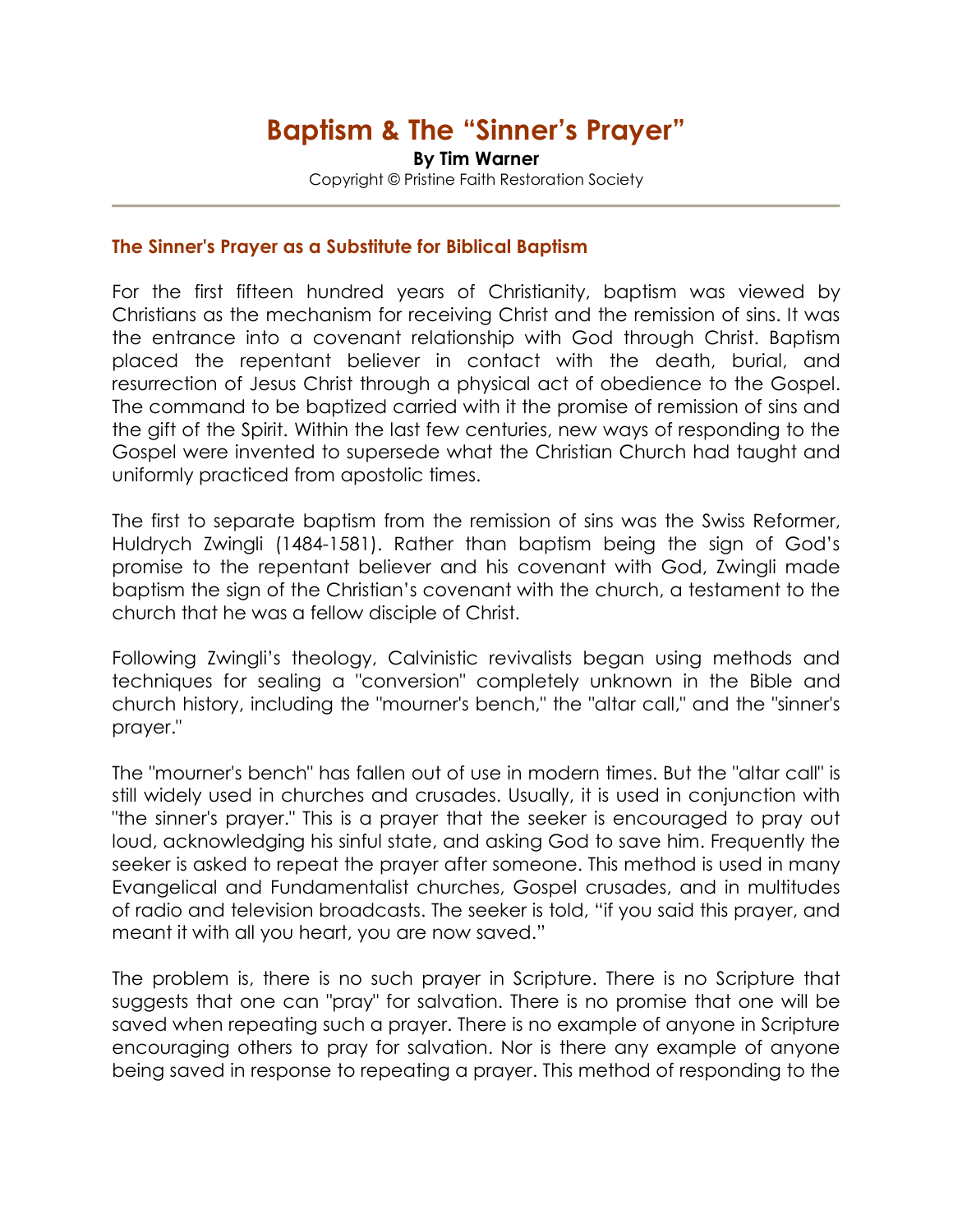Gospel is entirely extra biblical. It arises from the vacuum created by the omission of baptism as the proper response to the Gospel.

How can one rest his assurance of salvation on something that is not found in Scripture? Of course, those employing this method will say that it is not the prayer, but the faith of the person praying that matters. The problem is, whether someone has the faith to be saved is a very subjective matter. Assurance of salvation needs to be an objective matter. Why is it necessary to pray? And why does the Bible not use a "sinner's prayer" for salvation anywhere? This should give modern Christians pause, and reason to suspect that there is something seriously wrong in modern theology and practice.

### The "Sinner's Prayer" in Luke 18?

The idea of a "sinner's prayer" is commonly justified from two passages of Scripture, both of which are misused and misapplied. The first comes from Jesus' parable of the tax collector and the Pharisee praying at the Temple.

*Luke 18:9-14* 

*9 Also He spoke this parable to some who trusted in themselves that they were righteous, and despised others:* 

10 "Two men went up to the temple to pray, one a Pharisee and the other *a tax collector.* 

*11 The Pharisee stood and prayed thus with himself, 'God, I thank You that I am not like other men — extortioners, unjust, adulterers, or even as this tax collector.* 

*12 I fast twice a week; I give tithes of all that I possess.'* 

*13 And the tax collector, standing afar off, would not so much as raise his eyes to heaven, but beat his breast, saying, 'God, be merciful to me a sinner!'* 

*14 I tell you, this man went down to his house justified rather than the other; for everyone who exalts himself will be humbled, and he who humbles himself will be exalted."* 

It is important to realize that these were hypothetical people. Jesus used this parable to illustrate a point about how God views a self righteous attitude. He rejects such an attitude, but responds positively to genuine repentance. The two men in this parable were Jews living under the Old Covenant, the Law of Moses. They were not believers in Jesus Christ. The tax collector had sinned under the Law, and stood condemned by the Law. He cried out to God for mercy, and received mercy. The Pharisee was "righteous" outwardly according to the Law, but in God's eyes he was not righteous at all, because he was trusting in his own works rather than God's mercy. This passage is not about how to be saved. It is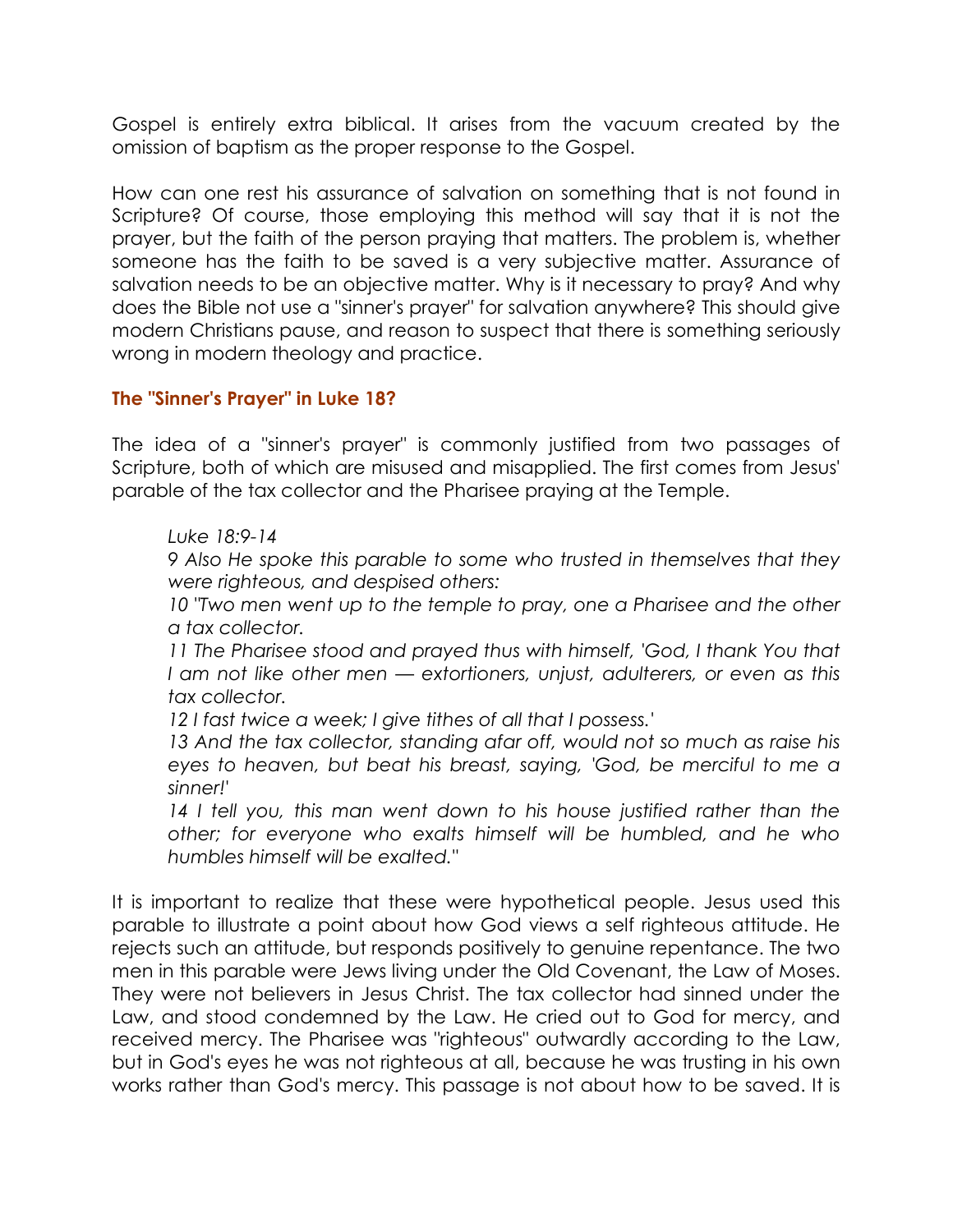about God's attitude towards self righteousness contrasted with His attitude towards real repentance.

### The "Sinner's Prayer" in Romans 10?

Before we can understand what Paul meant by "calling upon the name of the Lord" in Rom. 10:13, we first need to understand that he was quoting Joel. Secondly, we need to understand the context, where Paul was explaining a prophecy of Moses from Deut. 30. Keep in mind that this was written to Christians.

*Rom 10:5-11* 

*5 For Moses writes about the righteousness which is of the law,* "The man who does those things shall live by them."

*6 But the righteousness of faith speaks in this way,* "Do not say in your heart, 'Who will ascend into heaven?'" *(that is, to bring Christ down from above)* 

*7 or,* "'Who will descend into the abyss?'" *(that is, to bring Christ up from the dead).* 

*8 But what does it say?* "The word is near you, in your mouth and in your heart" *(that is, the word of faith which we preach):* 

*9 that if you confess with your* mouth *the Lord Jesus and believe in your*  heart *that God has raised Him from the dead, you will be saved.* 

10 For with the **heart** one believes unto righteousness, and with the **mouth** *confession is made unto salvation.* 

*11 For the Scripture says,* "Whoever believes on Him will not be put to shame."

*12 For there is no distinction between Jew and Greek, for the same Lord over all is rich to all who call upon Him.* 

*13 For* "whoever calls on the name of the LORD shall be saved." *NKJV*

Color Code: Quotes from Moses, Quote from Isaiah, Quote from Joel

Many quote verse 13 above as support for the so called "sinner's prayer." But, they have misunderstood the verse and Paul's point. In the larger context, Paul was contrasting two distinct statements by Moses, the first concerning the Law, and the second a prophecy of grace. The first quote of Moses is in verse 5 from Lev. 18:5. It essentially says that if Israel would obey the Law perfectly they would have "life" (salvation) through the Law. (Yet, Paul has already shown that they could not do this, and therefore righteousness does not come by the Law). He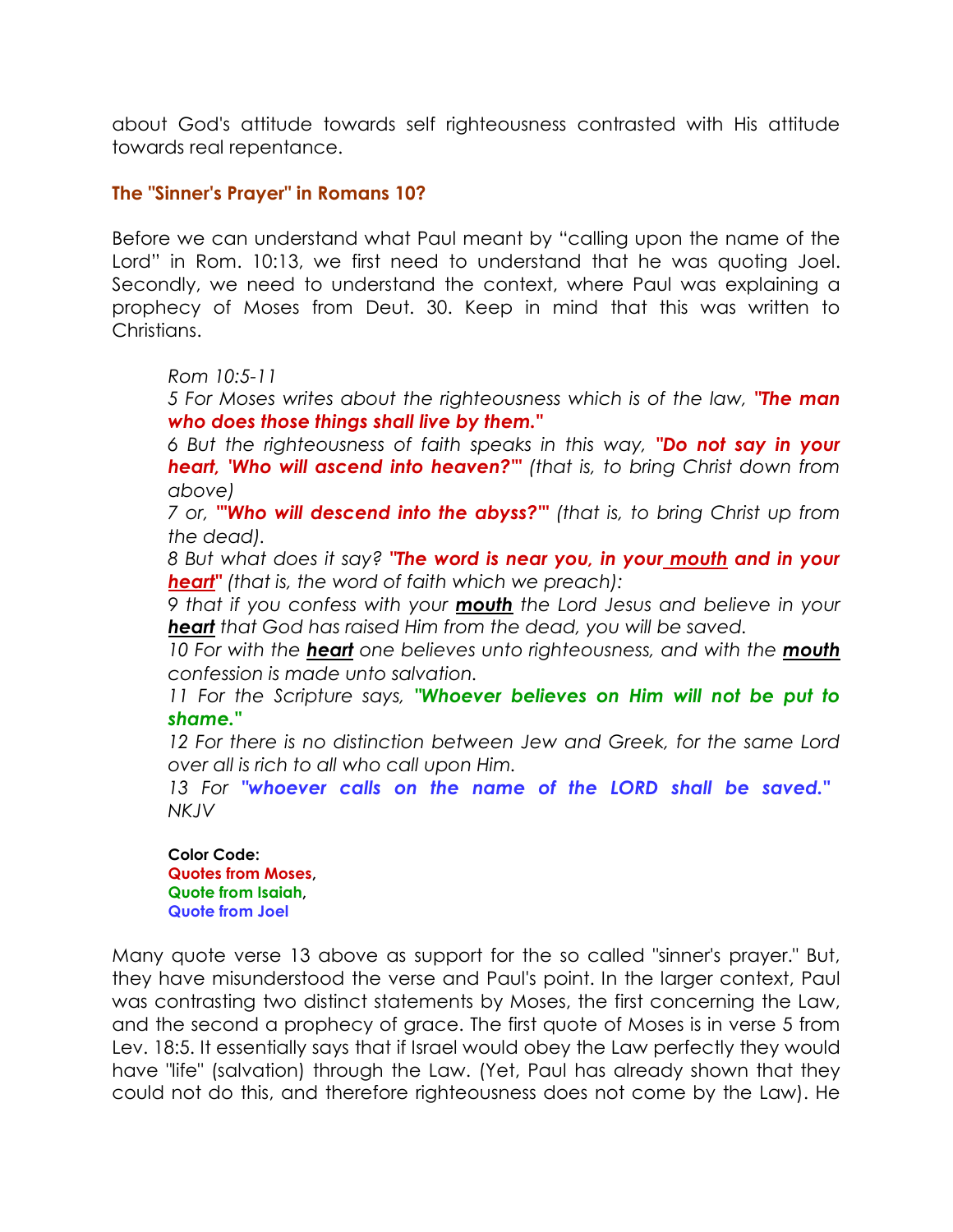then contrasted this statement with a prophecy Moses made in Deut. 30:12-14, which he quoted and explained in vss. 6-10. Paul's point was that Moses prophesied the Gospel, and that Paul was simply proclaiming the Gospel that **Moses prophesied would come.** Verses 9-10,13 were not meant to be used as conversion tools, or a "sinner's prayer." They are explaining what Moses prophesied about the "heart" and "mouth."

Moses wrote: *"Do not say in your heart, 'Who will ascend into heaven?'"* Paul interpreted this as meaning, *"Who will ascend into heaven to bring Christ down?*" referring to the incarnation. Moses continued, *"Who will descend into the abyss?"* which Paul interpreted as meaning *"to bring Christ up from the dead."* Moses continued, *"The word is near you, in your mouth and in your heart."* Paul then indicated that this is the Gospel he preached. That is, this Gospel prophesied by Moses as opposed to the *"righteousness of the Law"* quoted from Lev. 18:5.

Paul then noted that Moses used both the "heart" and the "mouth" in His prophecy. So, Paul continued to explain how the "mouth" and "heart" that Moses mentioned in connection with His prophecy find their fulfillment in the Gospel that Paul preached. One believes the Gospel with the heart. And one makes the good confession, that Jesus is the Christ, with the mouth. In this way, Paul has connected His Gospel to Moses' prophecy.

Next, Paul quoted two more passages from the Old Testament, the first dealing with believing with the heart (Isa. 28:16, quoted in v. 11), and the second dealing with confessing with the mouth (Joel 2:32, quoted in v. 13).

Paul was NOT giving the WHOLE "plan of salvation" here. His comments were confined to explaining Moses' prophecy. His point was NOT to give them a "sinner's prayer" but to show that the Gospel He preached was not new or novel, or opposed to the Old Testament Scriptures. Rather, it was the fulfillment of what Moses prophesied in rather cryptic language in Deut. 30. Consequently, he limited his points to those mentioned by Moses, the heart and the mouth.

His last quote, from Joel 2:32-33, is supposed by many to teach the "sinner's prayer."

*Joel 2:32 32 And it shall come to pass that* whoever calls on the name of the LORD shall be saved*. For in Mount Zion and in Jerusalem there shall be deliverance, As the LORD has said, Among the remnant whom the LORD calls. NKJV*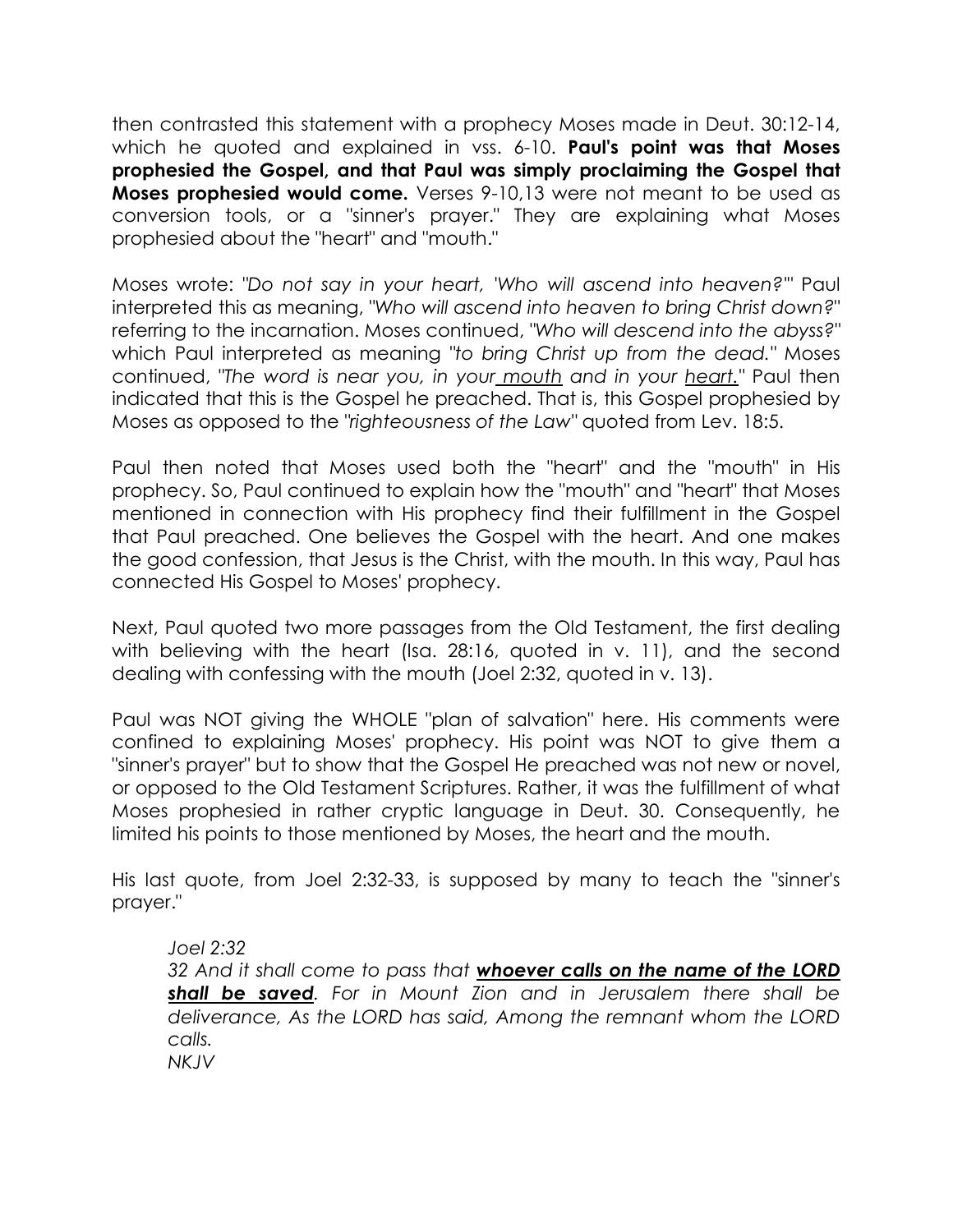But, this is not the first time this verse was quoted in the New Testament. It was quoted first by Peter in Acts 2.

## *Acts 2:14-21*

14 But Peter, standing up with the eleven, raised his voice and said to *them, "Men of Judea and all who dwell in Jerusalem, let this be known to you, and heed my words.* 

15 For these are not drunk, as you suppose, since it is only the third hour of *the day.* 

*16 But this is what was spoken by the prophet Joel:* 

17 'And it shall come to pass in the last days, says God, That I will pour out *of My Spirit on all flesh; Your sons and your daughters shall prophesy, Your young men shall see visions, Your old men shall dream dreams.* 

*18 And on My menservants and on My maidservants I will pour out My Spirit in those days; And they shall prophesy.* 

*19 I will show wonders in heaven above And signs in the earth beneath: Blood and fire and vapor of smoke.* 

*20 The sun shall be turned into darkness, And the moon into blood, Before the coming of the great and awesome day of the LORD. 21 And it shall come to pass that* whoever calls on the name of the LORD shall be saved*.'* 

*NKJV*

Peter quoted the whole passage. He said specifically that it referred to Pentecost, *"This is that which was spoken by the prophet Joel..."* Peter then set out to preach Jesus to the crowd. But, notice Peter's statement when the same crowd asked him, *"men and brethren, what shall we do?"* Peter did not interpret Joel's words he had just quoted as a "sinner's prayer." Rather, he interpreted Joel's prophecy in agreement with Jesus' Great Commission, *"He who believes and is baptized shall be saved,"* (Mark 16:16)

## *Acts 2:38-39*

*38 Then Peter said to them, "Repent, and let every one of you be baptized in the name of Jesus Christ for the remission of sins; and you shall receive the gift of the Holy Spirit.* 

*39 For the promise is to you and to your children, and to all who are afar off, as many as the Lord our God will call." NKJV*

This is how Peter said to *"call upon the name of the Lord."* It was through ACTION not only words. The Greek text of verse 38 does not say *"be baptized* IN *the name of Jesus Christ."* It literally says, *"be baptized* UPON *the name of Jesus*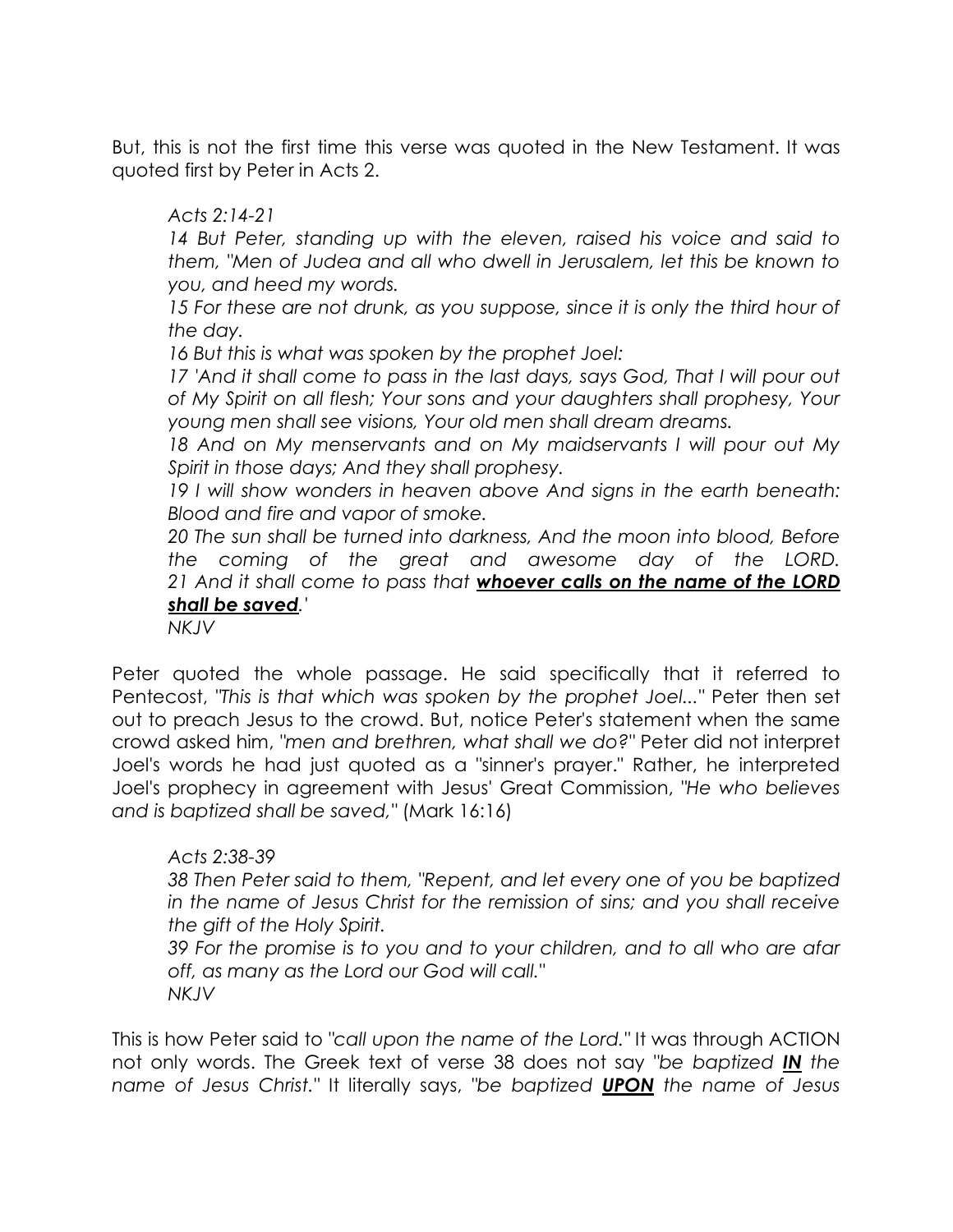*Christ."* The preposition is "επι" which is the same preposition found in the quote from Joel in v. 21, *"whoever calls* UPON *the name of the Lord..."* To be baptized upon the name of Jesus Christ means to be baptized upon making the good confession regarding His name, *"You are the Christ, the Son of the living God"* (Matt. 16:16).

That this was also Paul's understanding can be shown from his own conversion. Ananias said to Paul, *"And now why are you waiting?* Arise and be baptized, and wash away your sins, calling upon the name of the Lord<sup>'</sup>." (Acts 22:16). This is an obvious reference by Ananias to Joel 2:32. He was telling Paul to unter into the promise contained in Joel, that was linked by Peter to baptism in Acts 2. Note that *"calling upon the name of the Lord"* was an integral part of baptism according to Ananias.

In his first Epistle, Peter gave additional insight into the relationship between "calling upon the name of the Lord" and "baptism."

*1 Peter 3:21-22 21 Corresponding to that,* baptism now saves you *— not the removal of dirt from the flesh, but* an appeal to God for a good conscience *through the resurrection of Jesus Christ, NASB* 

Peter associated the act of baptism with "an appeal to God for a good conscience." That is, in baptism Peter saw the repentant sinner appealing to God for the remission of his sins. This appeal was made through confession with the mouth as well as the act of baptism itself. Consequently, "confessing with the mouth" and "calling upon the name of the Lord" in Romans 10 is not to be divorced from baptism, but is an integral part of the act of baptism.

We would be well advised to handle Joel's prophecy as Peter and Ananias did. It is foolish to suppose that Paul had a completely different understanding of Joel 2:32 than did Peter and Ananias. This is especially important when we realize that at Paul's own conversion this passage was applied to him by Ananias!

Another example of the good confession being associated with water baptism is the Ethiopian Eunuch. He asked Philip *"what hinders me from being baptized?"* to which Philip responded that if He believed with all his heart he may. The eunuch made the good confession, *"I believe Jesus Christ is the Son of God,"* and Philip baptized Him immediately. This is why it is proper to baptize upon a confession of faith. The confession and baptism are often viewed together in Scripture.